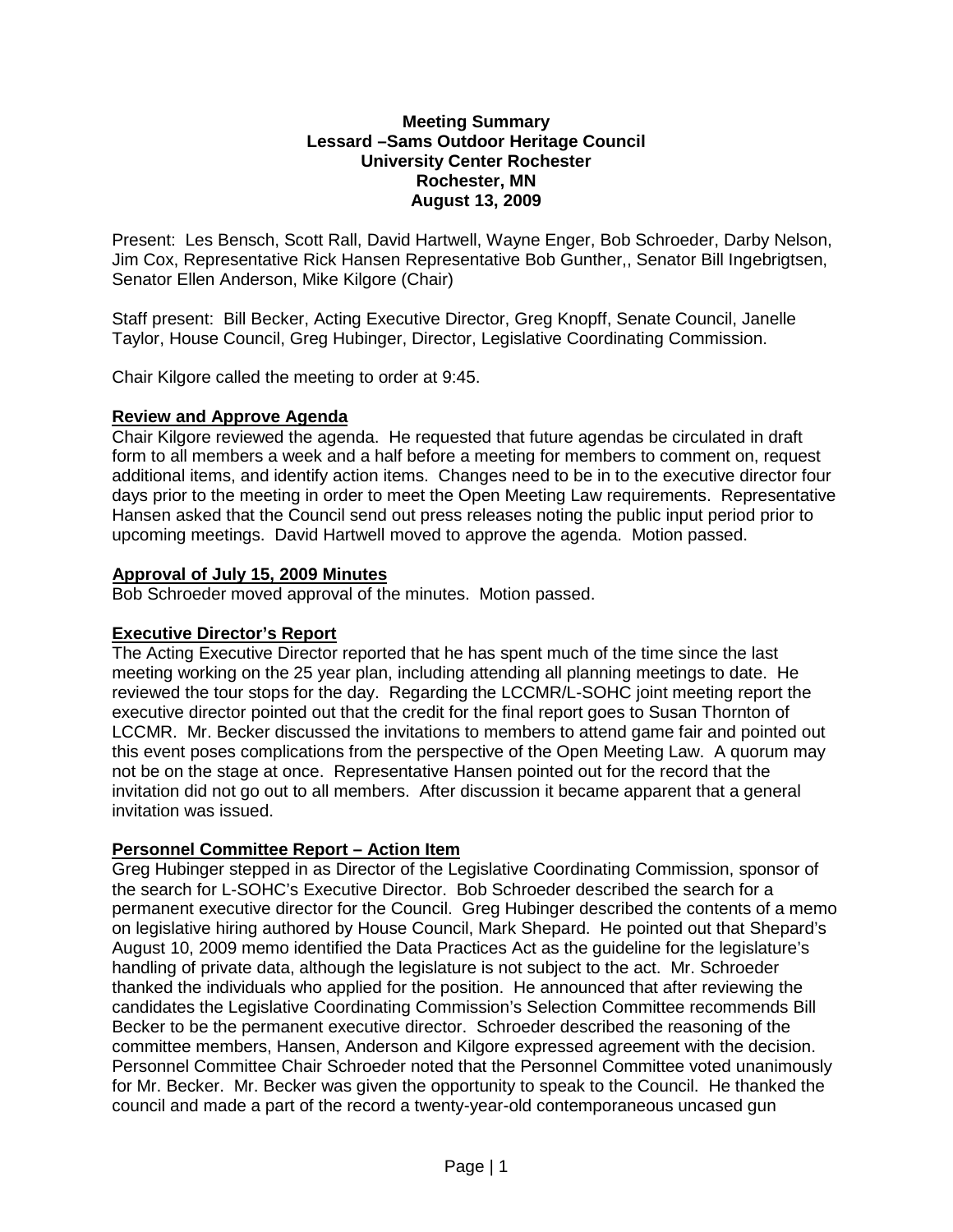violation and open beer violation. Senator Anderson and Chair Kilgore re-enforced the hiring process's neutrality and design toward ensuring an even playing field for all candidates. Bob Schroeder made the motion to recommend Mr. Becker for the position of Lessard-Sam Outdoor Heritage Council Executive Director. The motion passed unanimously.

Representative Hansen moved that the chair send thank you notes to all candidates. Motion passed.

# **Approve Accomplishment Plan for 2009 Appropriations**

## Green Corridors Legacy

Brad Cobb, Green Corridor Consulting, Nancy Fashing, Southwest Initiative Foundation, Loren Kardall, Green Corridor Board. The program managers presented a revised accomplishment plan accompanied by a resolution from the Redwood County Board, a detailed description of administrative costs and a letter of support from the Minnesota Department of Natural Resources. Mr. Cobb stated the new accomplishment plan only contemplates purchasing lands without permanent conservation easements and that administrative fees are reduced by half to \$38,500. Mr. Cobb did ask the Council to review its policy regarding purchasing land with permanent conservation easements in place.

David Hartwell moved adoption of the Green Corridors Legacy Accomplishment Plan. Darby Nelson expressed appreciation that the administrative costs had been reduced. Les Bensch agreed that the council will need to address its policy regarding purchasing land with permanent conservation easements.

In response to questions Ms. Fasching and Mr. Cobb affirmed:

- 1) that administrative costs were to be charged on a billable hour base, not to exceed \$38,500,
- 2) that Mr. Cobb would not ask reimbursement from the Outdoor Heritage Fund for Mr. Cobb's expenses, and
- 3) that all lands purchased with this appropriation will be free of permanent conservation easements.

## Reinvest in Minnesota Wetlands Reserve Program Acquisition and Restoration

John Jaschke, Director of the Board of Water and Soil Resources introduced Kevin Lines (BWSR) and Tim Kohler (NRCS) who provided an overview of the accomplishment plan. Mr. Lines testified that 232 applications for 19,000 acres of application at a cost of \$70,000,000 were received. BWSR and NRCS selected 115 applications for funding with OHF and bonding dollars. The projects protect 12,310 acres of habitat. Mr. Lines further pointed out that the OHF dollars fund 70 projects protecting 7,791 acres. OHF dollars fund 346 wetlands restorations restoring 3,624 acres and 4,167acres of associated native grassland restorations.

Mr. Kohler testified that the OHF recommendation of nine million dollars was instrumental in the decision by the federal government to send twenty-three million dollars to Minnesota for the NRCS Wetland Restoration Protection.

Chair Kilgore asked when restoration activity would begin. Mr. Lines testified there would not likely be earth turned until next spring. This fall engineering and planning work would be done in preparation for spring work.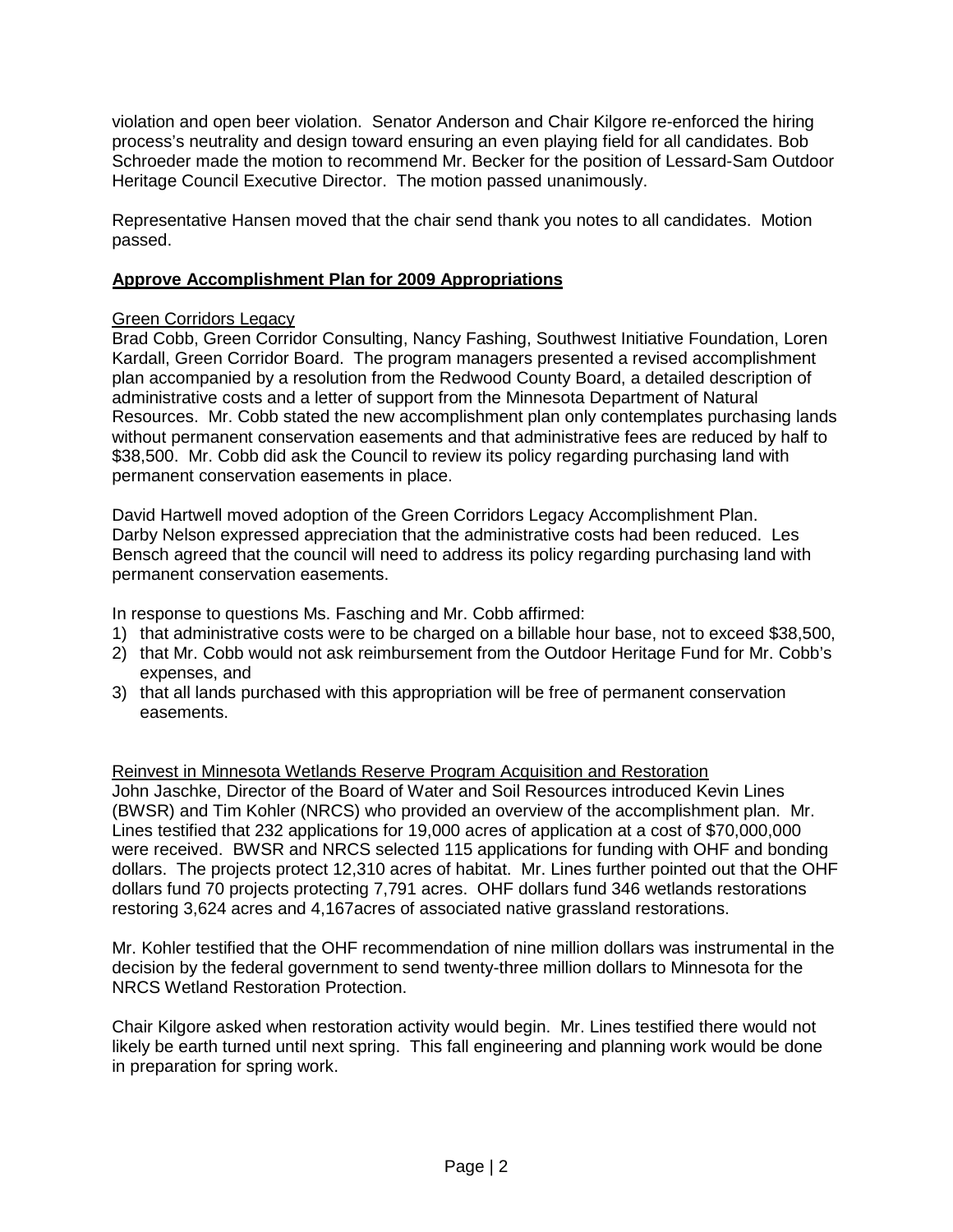Mr. Kohler testified that it is NRCS' responsibility to ensure the project remains whole during the first thirty years, after which the state is responsible in perpetuity. The state conducts a stewardship visit every three years.

Chair Kilgore asked about coordination with PCA or other entities charged with addressing basins with TMDL findings. Mr. Lines passed around the WRP scoring sheet developed for Outdoor Heritage Fund supported projects. He testified that ten percent of the project score was based on water quality. The majority of the score is based on wildlife values. Hydrologic function was also a part of the scoring process. Mr. Lines said the OHF supported projects are concentrated in the Prairie Pothole Joint Venture area. Scott Rall asked if the ranking included the landowner's willingness to enroll uplands associated with wetlands is in the scoring criteria. Kohler indicated size and upland to wetland ratio were included in the evaluation and in the technical standards for restoration. Bob Schroeder asked about the use of the \$905,000 not dedicated to land acquisition. Kevin Lines testified that the money was for implementation of the projects and the full amount was going to be used.

Representative Hansen moved approval of the accomplishment plan.

Wayne Enger asked if there were any easement grantors who wanted to break the permanent easement to avoid the consequences of tax policy. Kohler and Lines responded that the program is designed to encourage applicants to be aware of the financial benefits and costs of permanent easements. Bob Schroeder asked if, on a practical basis, grantor of a conservation easement to NRCS/BWSR could void the easement. Lines and Kohler said no, that the easement can't be removed from the land and that the disenchanted owner's remedy is to sell the land.

Senator Anderson returned to the ranking system, pointing out that the system resulted in the prairie pothole area receiving most of the projects because of the weight of wildlife values in the region. Senator Anderson asked the witnesses to state that southern and eastern Minnesota did not receive projects because the program's science base says the wildlife value of the east and the south is significantly lower than that of the prairie pothole region.

Mr. Lines pointed out that the projects not funded were of high value, but not as high as the ones funded.

Senator Anderson restated the question, referring to the criteria used and pointing out that the criteria give the projects in western Minnesota more wildlife value because of their location. There must be some basis for that determination, and a basis is important because the criteria penalize higher cost acquisition and restoration. This works against the eastern portion of the state. Mr. Kohler stated that the highest wildlife value, according to current science, derives from projects in the prairie pothole area because of historic drainage patterns, however NRCS and BWSR have recently asked the technical committee to reassess the eastern portions of the state. Senator Anderson asked why there are so few wetland restoration applications from the southeast portion of Minnesota and whether Southeastern Minnesota residents didn't apply because they suspected they would fair poorly in the evaluation. Mr. Jaschke said it was because there were fewer drained wetlands in that area of the state. Jaschke further testified that there was science behind the wildlife potential data that support the geographic differences. He has asked the technical committee to prepare a description of that science in layman's language and he would follow up by sending that to the Council. Jaschke testified that the NRCS requires project cost normalized against marginal wildlife benefit as a component of the ranking. Representative Hansen pointed out that there are \$25,000,000 in bonding for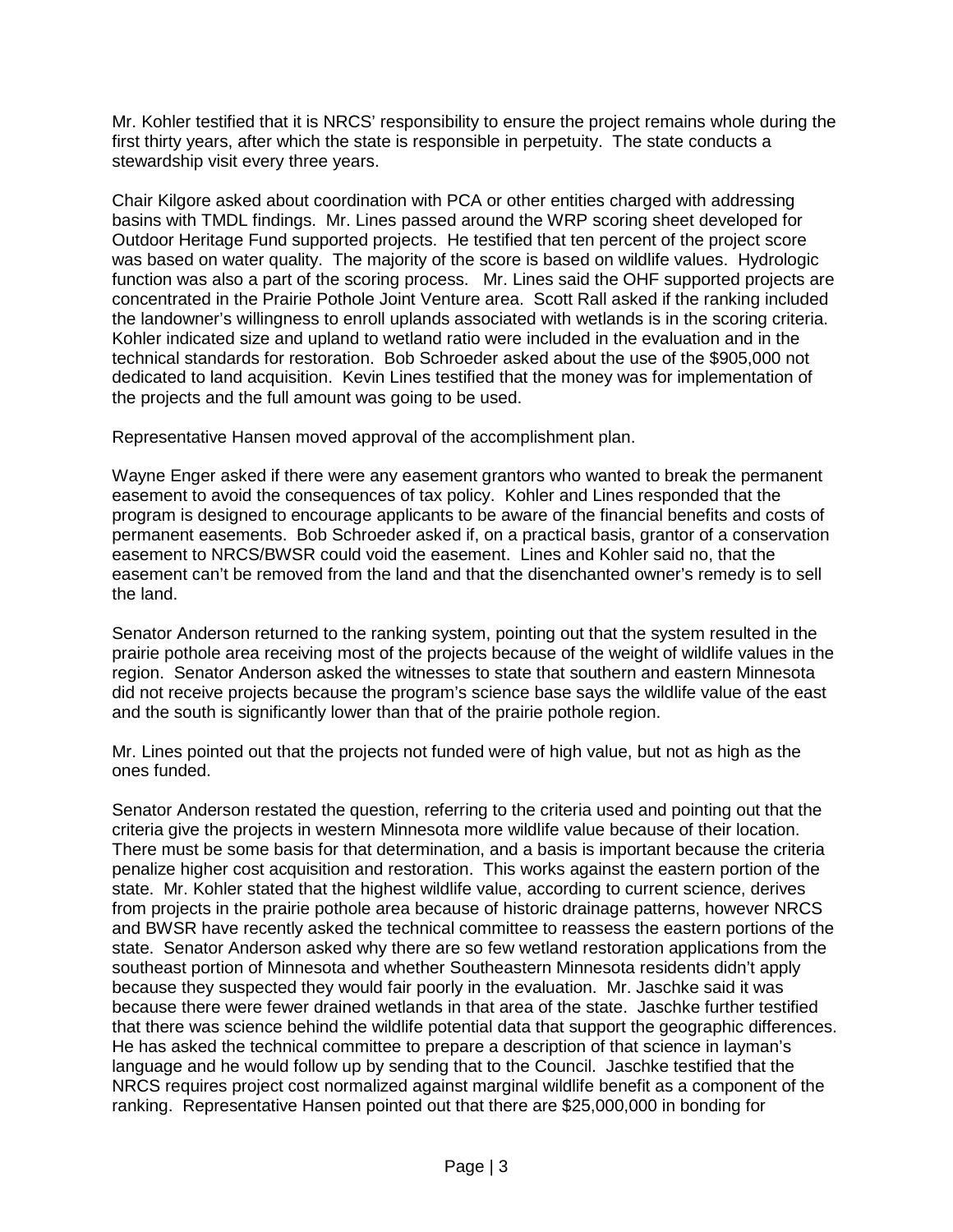Southeast Minnesota wetland restorations to mitigate future flooding. The competition for these funds had different criteria favoring Southeastern Minnesota. Mr. Lines testified that we have obligated all the bonding money and met all the criteria for these funds. Jaschke replied yes except the \$500,000 for the Red River Valley.

Les Bensch asked if Conservation Reserve Program land in the transition zone was penalized. Kohler stated that if the CRP is planted into trees under CRP rules there was a penalty. If trees exist on other CRP land they are removed to solve preditor roost problems.

Darby Nelson asked about the possibility to include ranking points for willingness to allow hunting on a easement applicant's land. Mr. Jaschke replied that they couldn't pay for something that wasn't in the easement so that would not be possible.

Hartwell renewed his motion. Motion passed

## **L-SOHC Strategic Plan Development Update Planning Project**

Judy Grew of Minnesota Management and Budget, Management Analysis and Development Division presented results to date of the strategic planning sessions providing input to the L-SOHC's strategic planning. To date, four of the five planned sessions have been held.

Ms. Grew pointed out that the project's vision included all funds, not just Outdoor Heritage Fund proceeds and that the professionals are asked to be realistic. They are asked to provide a 25, 1, 5, and 10 year spatial targets for restoring, enhancing and protecting constitutionally defined natural resources, priority criteria for land protection targets and priority actions for restoration and enhancement.

Findings include a desire for opportunistic, nimble programs. Willing landowners are difficult to find and require personal engagement for extended periods of time. Research to guide programs and invasive species are shared concerns.

Following the conservation professionals meeting public meetings are held. They have lasted from one to two hours.

Senator Anderson said she had heard, at the metro meeting from scientists, that our method is quite one-dimensional, concentrating on quantity of resource rather than the quality of the resource is important. Anderson asked that the sessions return qualitative information as well. She expressed concern that the process provides qualitative scientific information along with quantitative data.

Darby Nelson recounted his experience at the sessions he had attended. He pointed out that the scientists are adverse to putting numbers on the table because numbers depend on circumstances. He also said the constitutional silos trouble the scientists and would prefer to work with a natural system approach.

Judy Grew added that the conservation professionals in the metro area meeting were reluctant to deal in imprecise numbers. Some people worked very hard on coming up with numbers, but the silo approach is frustrating. Judy Grew also suggested that the larger the area the more difficult it is. She did say that qualitative information arising in the course of the quantitative discussion was recorded and will be reported.